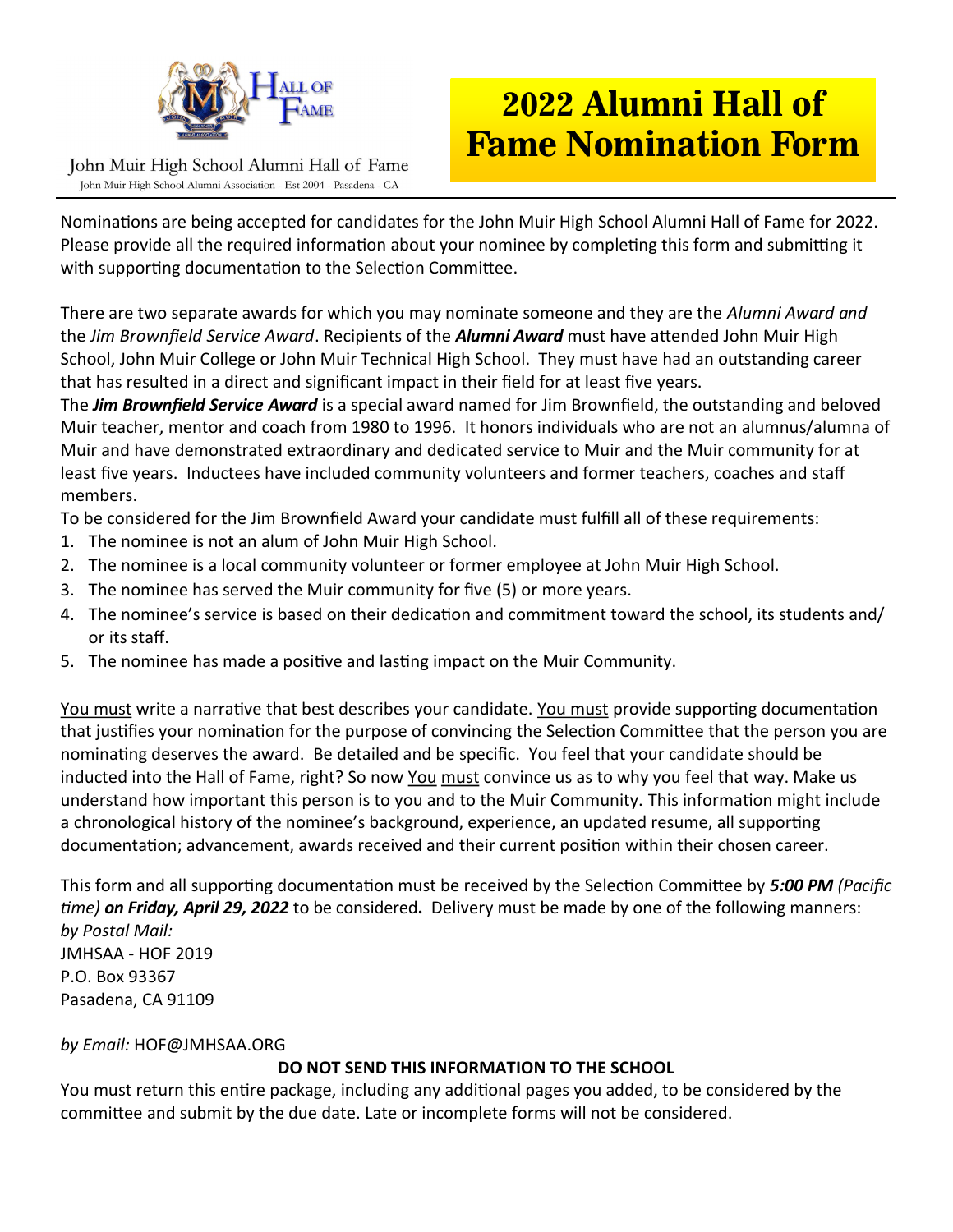

## **Provide the following information about your nominee:**

| Nominated for:<br>$\Box$ <b>Alumni Award.</b> You must choose the category that best describes the career path of your nominee from<br>the list below: |                           |        |                                     |  |  |
|--------------------------------------------------------------------------------------------------------------------------------------------------------|---------------------------|--------|-------------------------------------|--|--|
| П                                                                                                                                                      | <b>BUSINESS</b>           | □      | <b>SCIENCE (MEDICINE or HEALTH)</b> |  |  |
| $\mathbf{L}$                                                                                                                                           | <b>COMMUNITY SERVICE</b>  | □      | <b>SPORTS / COACHING</b>            |  |  |
| $\mathbf{L}$                                                                                                                                           | <b>EDUCATION</b>          | П      | <b>VISUAL ARTS</b>                  |  |  |
| $\mathbf{L}$                                                                                                                                           | <b>GOVERNMENT SERVICE</b> | $\Box$ | <b>WRITER (AUTHOR or WRITER)</b>    |  |  |
| ΙI                                                                                                                                                     | PERFORMING ARTS           |        |                                     |  |  |

## *Jim Brownfield Service Award*

Please explain, in detail, the basis for your nomination on the narrative pages (include additional pages as needed) to provide "overwhelming" information that explains why you believe that your nominee is the best candidate for this honor. The focus for the candidate of the Brownfield Service Award must be based on one or more of the following areas:

========================================================================================

- $\square$  ACADEMICS  $\square$  SAFETY  $\square$  ARTS  $\square$  SPORTS  $\square$  CAMPUS BEAUTIFICATION  $\square$  STUDENT GOVERNMENT  $\square$  CLUBS  $\square$  CLUBS  $\square$  MENTORING  $\square$  TUTORING
- 

MUSIC

The Jim Brownfield Award is based on the nominee's service to Muir and the Muir community. Your narrative should described in detail to illustrate why your candidate is deserving of this award.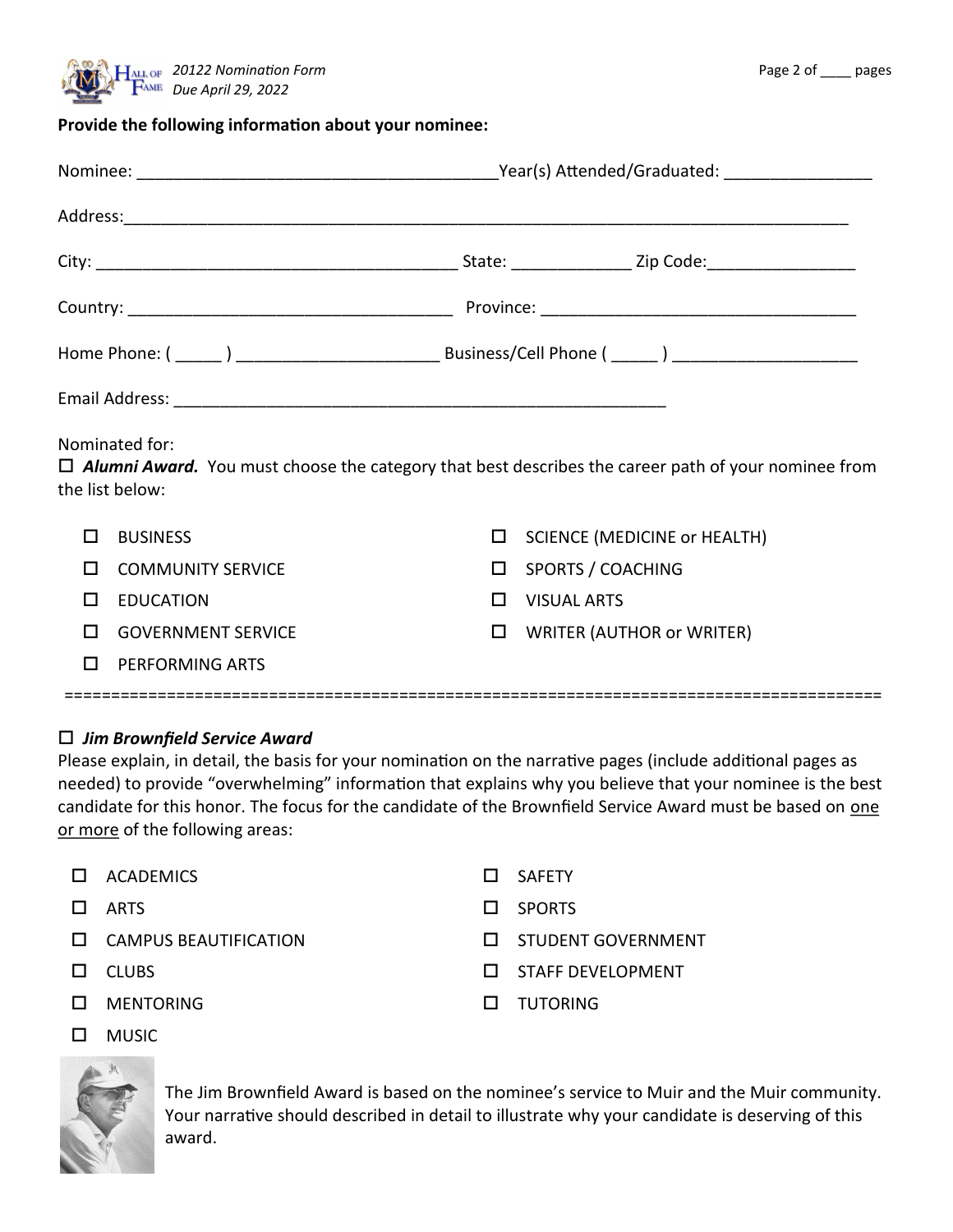

| If your nominee is deceased, an immediate family member may accept on his or her behalf. Be sure to<br>indicate that the nominee is deceased and provide the family member's contact information below.<br>$\Box$ Nominee is deceased. |  |  |  |
|----------------------------------------------------------------------------------------------------------------------------------------------------------------------------------------------------------------------------------------|--|--|--|
|                                                                                                                                                                                                                                        |  |  |  |
|                                                                                                                                                                                                                                        |  |  |  |
|                                                                                                                                                                                                                                        |  |  |  |
|                                                                                                                                                                                                                                        |  |  |  |
|                                                                                                                                                                                                                                        |  |  |  |
| Please provide YOUR contact information below:                                                                                                                                                                                         |  |  |  |
|                                                                                                                                                                                                                                        |  |  |  |
|                                                                                                                                                                                                                                        |  |  |  |
|                                                                                                                                                                                                                                        |  |  |  |
|                                                                                                                                                                                                                                        |  |  |  |
|                                                                                                                                                                                                                                        |  |  |  |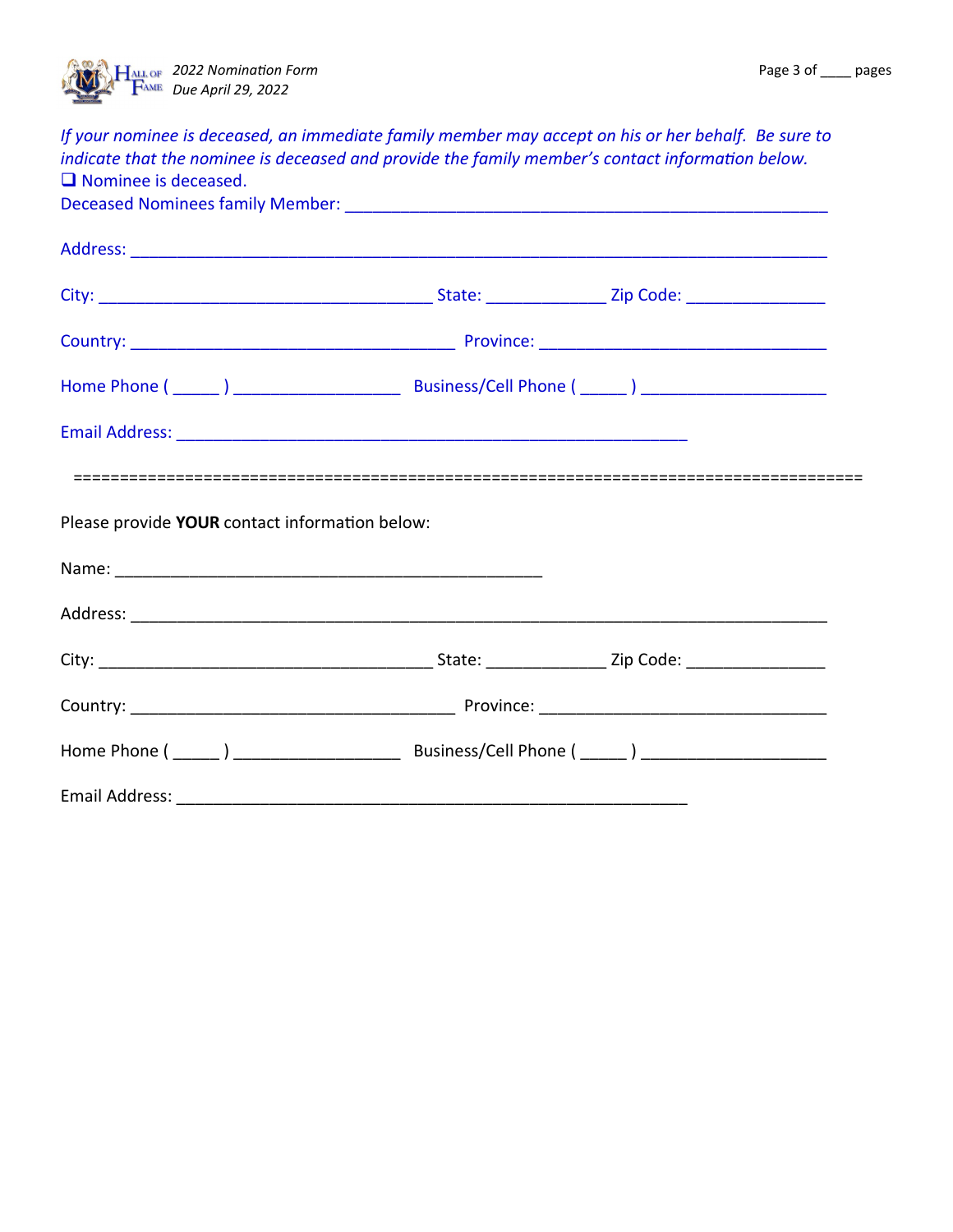

Nominees Name

Nominated by:

Provide your narrative here (or attach your own typed information) describing your candidate in detail. Explain why your candidate should be honored with this award. It is incumbent upon you to convince us that your candidate is truly deserving, That he or she exemplifies the character that we and the entire Muir Community would be proud to declare that they are a true Mustang and should be a member of the Hall of Fame. Type or print legibly.